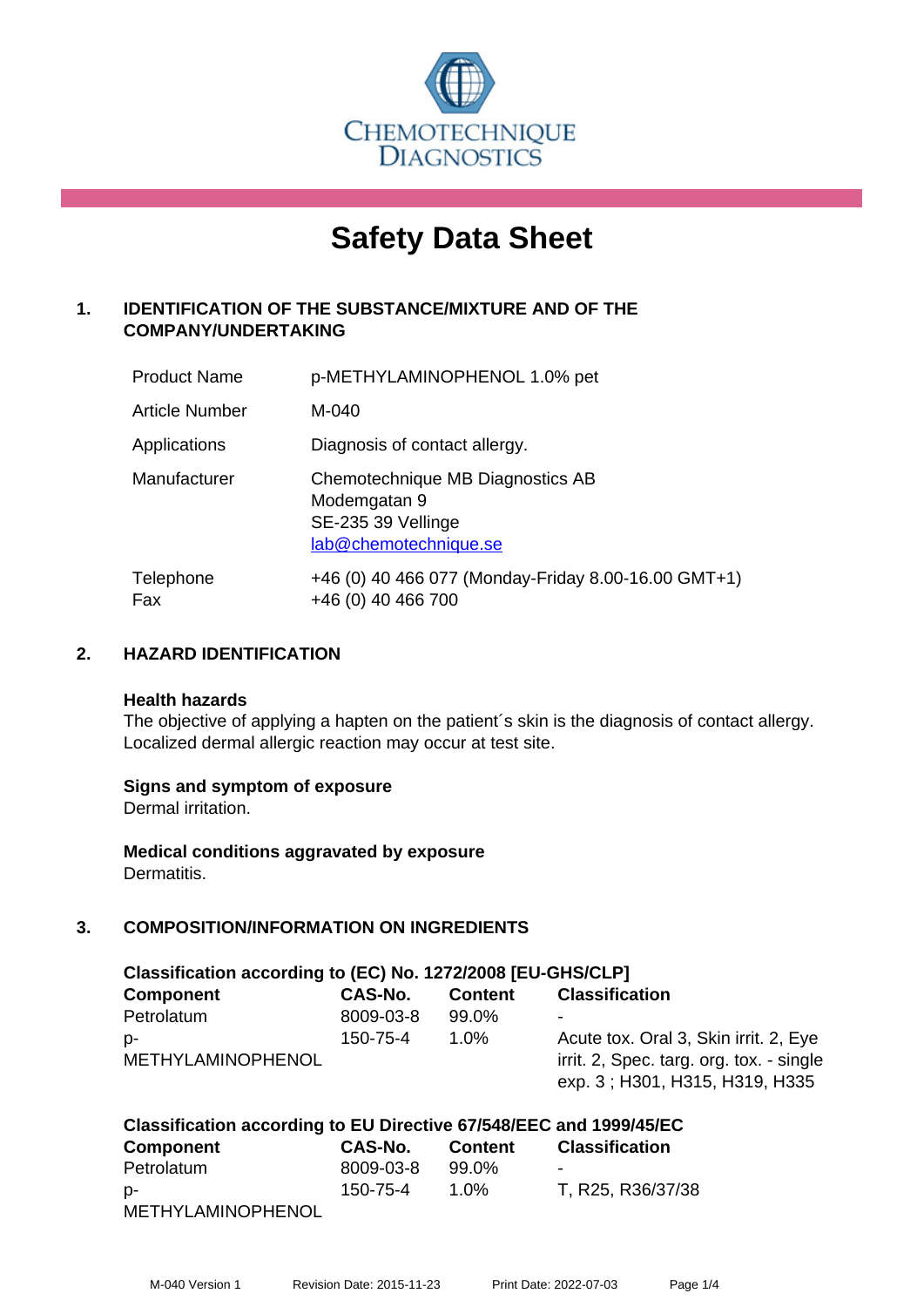#### **4. FIRST AID MEASURES**

**Emergency and first aid procedures**

Obtain medical attention.

#### **5. FIRE-FIGHTING MEASURES\***

#### **Suitable extinguish media**

CO2, powder or water spray. Fight larger fires with water spray or alcohol resistant foam.

# **For safety reasons unsuitable extinguishing agents**

Water with full jet.

# **Special protective equipment for fire-fighters** Wear self-contained respiratory protective device. Wear fully protective suit.

\*Data is shown for petrolatum only

## **6. ACCIDENTAL RELEASES MEASURES**

**Steps to be taken if material is released or spilled** Contain and place in a closed container.

# **7. HANDLING AND STORAGE**

**Precautions to be taken in handling and storage** Store dark at 5-8°C. Avoid extended exposure to light. FOR EXTERNAL USE ONLY.

# **8. EXPOSURE CONTROLS/PERSONAL PROTECTION**

**Respiratory protection** Not required.

**Ventilation** Local exhaust.

**Protective gloves** Disposal gloves.

# **Eye protection**

Not required with normal use.

#### **Work/Hygienic practices**

Wash hands after each use.

#### **9. PHYSICAL AND CHEMICAL PROPERTIES**

Odour **Odourless** 

Appearance Ivory White Semi Solid

Melting point\* 50-55° C

Boiling point\* No data available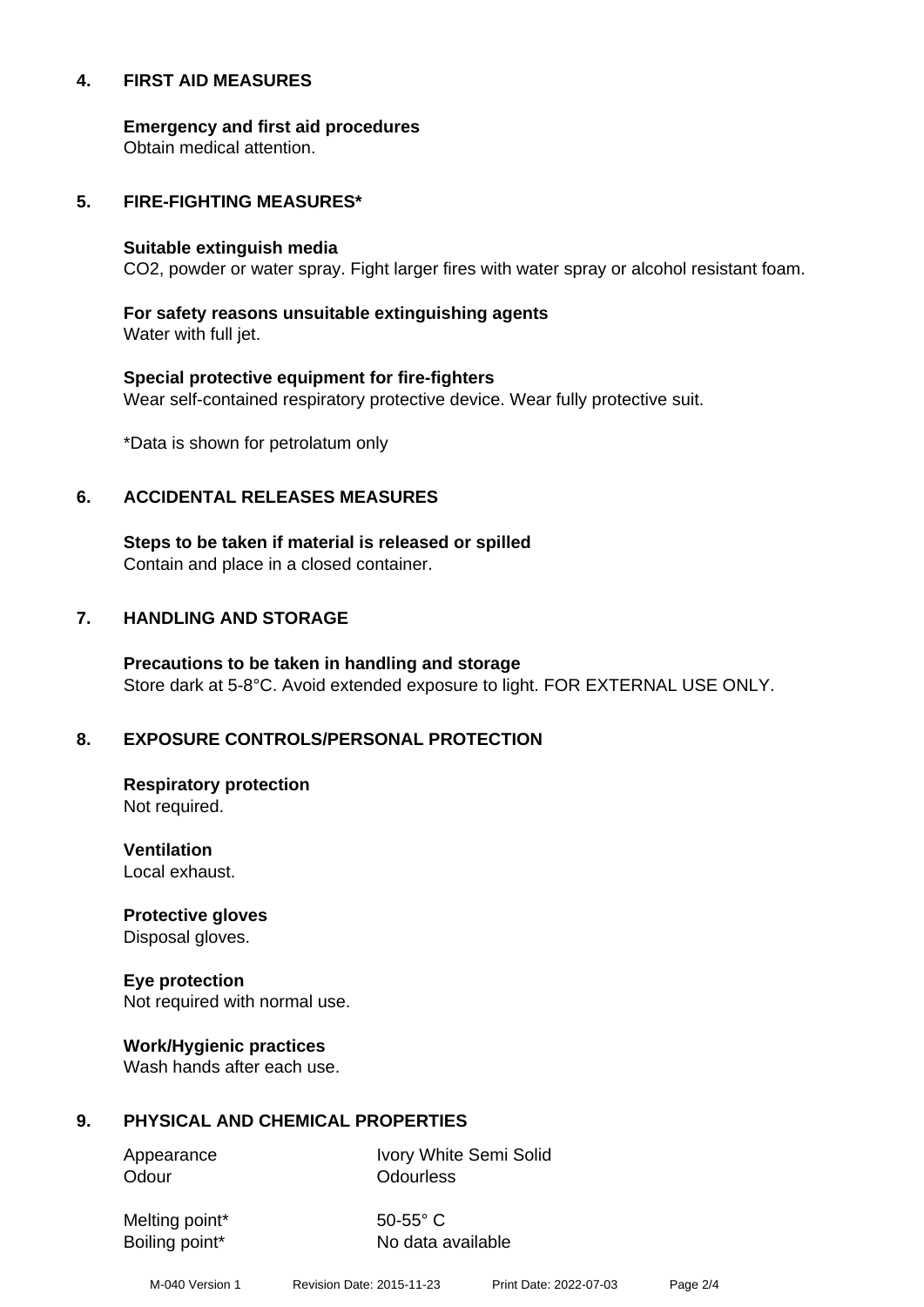Flash point\* >100°C Density\* No data available. Solubility in/Miscibility with Water\*

Self ignition\* Product does not self ignite. Danger of explosion\* Product does not present an explosion hazard. Insoluble

\*Data is shown for petrolatum only

# **10. STABILITY AND REACTIVITY**

#### **Incompability**

May react with strong oxidizing agents.

#### **Stability**

Stable at recommended storage conditions.

#### **Hazardous byproducts**

Combustion may generate CO, CO2 and other oxides.

#### **Hazardous polymerization**

Will not occur.

#### **11. TOXICOLOGICAL INFORMATION**

No data available.

#### **12. ECOLOGICAL INFORMATION**

No data available.

#### **13. DISPOSAL CONSIDERATIONS**

#### **Waste disposal method**

Comply with federal, state/provincial and local regulation.

#### **14. TRANSPORT INFORMATION**

Not dangerous goods.

#### **15. REGULATORY INFORMATION**

The classification is according to the latest editions of the EU lists, and extended by company and literature data.

#### **16. OTHER INFORMATION**

#### **Text of H-statements and R-phrases mentioned in Section 3**

| Acute tox. Oral 3 | Acute toxicity, Oral (Category 3) |
|-------------------|-----------------------------------|
| Skin irrit. 2     | Skin irritation (Category 2)      |
| Eye irrit. 2      | Eye irritation (Category 2)       |